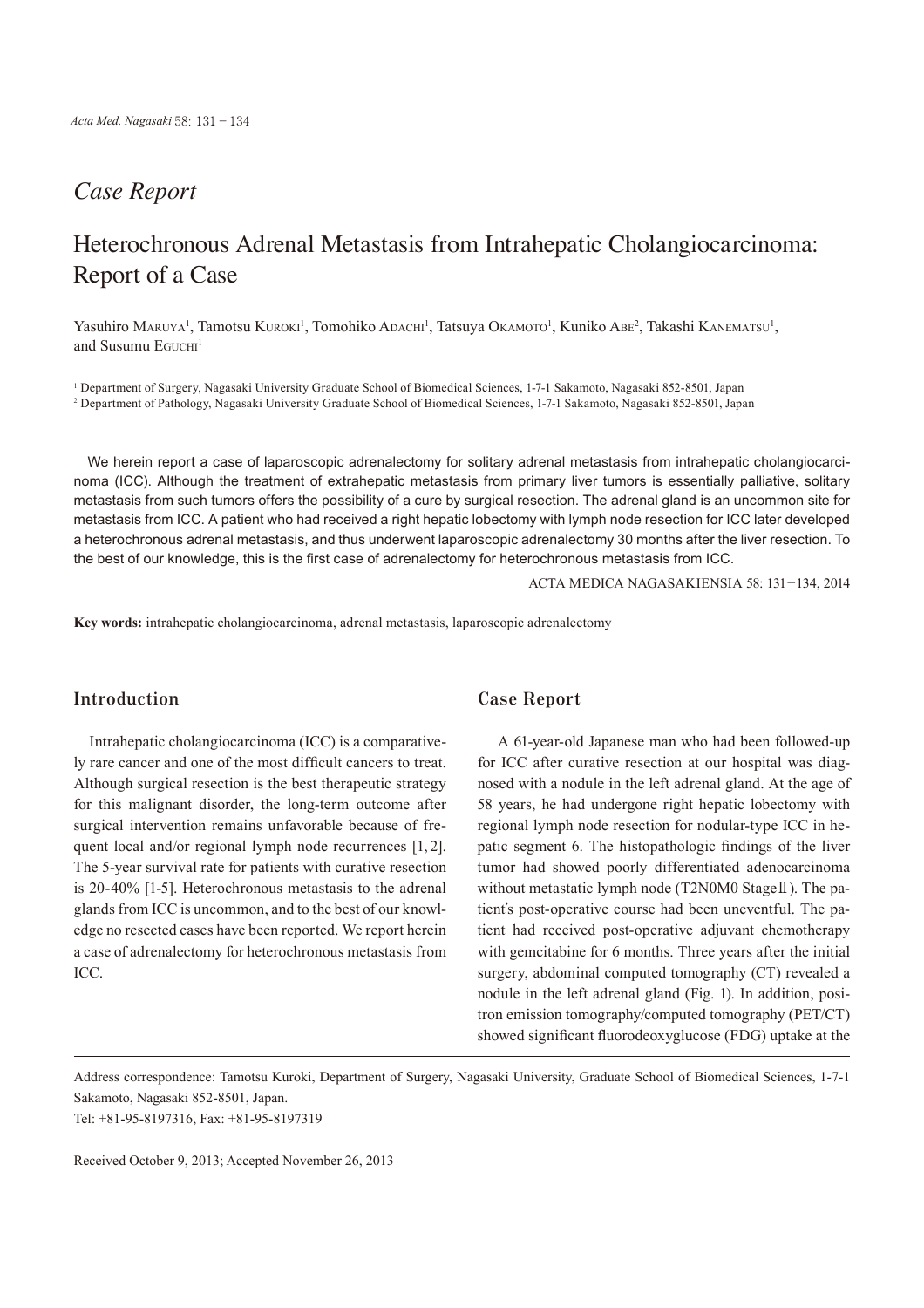132 Yasuhiro Maruya et al.: adrenal metastasis, ICC



**Figure 1.** Three years after the initial surgery, CT revealed a nodule, measuring 3.0 cm  $\times$  3.8 cm, in the left adrenal gland.

left adrenal gland [standardized uptake rate (SUV) MAX early phase=5.6, late phase=8.1], with suspicion of a malignant tumor (Fig. 2). Routine hematologic and biochemical examinations were normal. Serum levels of carcinoembryonic antigen and carbohydrate antigen 19-9 were within normal limits. Adrenal hormone, including vanillylmandelic acid in the urine, 4 renin, aldosterone, and adrenocorticotropic hormone, were all within normal limits. Serum and urine laboratory data showed that the mass was nonfunctioning. Reevaluation 4 months later with contrast-enhanced CT demonstrated a progressively enlarging solitary nodule in the left adrenal gland. However, no swollen lymph nodes, local recurrences, or distant metastases were noted. Therefore, we diagnosed the nodule in the left adrenal gland as metastasis from ICC. Thirty months after the initial operation, the patient underwent a laparosopic left adrenalectomy operation by a laparoscopic left transperitoneal approach, in order to establish a definitive diagnosis. Surgery was performed with the patient in the flank position under  $CO<sub>2</sub>$  pneumoperitoneum at 12 cmH<sub>2</sub>O. A 12 mm port was inserted at the umbilicus, and another 12 mm port was inserted at a location of about 3 cm to the left of, and above, the umbilicus. Two 5 mm ports were also inserted: one at the lateral border of the rectus abdominis mid and the other under the left costal margin. The distal pancreas and the spleen were mobilized and retracted by a snake retractor (Mediflex<sup>®</sup>) to expose the inferior left adrenal gland. The procedure required extensive adhesiolysis, but otherwise, dissection of the tumor proceeded without intraoperative 5 complications. The left adrenal vein and artery were identified and divided by a LigaSure (Valleylab, Boulder, CO) device. The specimen was extracted through the umbilical



**Figure 2.** PET/CT showed significant FDG uptake at the left adrenal gland [SUV MAX early phase  $= 5.6$ , late phase=8.1] and suspected malignant tumor.

trocar site. The patient was discharged uneventfully on the 10th postoperative day without any complications. The cut surface of the surgical specimen showed a solid mass lesion measuring 3.0 cm $\times$ 3.5 cm (Fig. 3A). Histologically, the lesion consisted of atypical epithelial cell proliferation with focal duct formation (Fig. 3B). The pathologic findings were similar to those of the primary lesion of cholangiocarcinoma (data not shown).

Immunohistochemically, the tumor cells were positive for cytokeratin 19 (CK19) and cytokeratin 7 (CK7) (Fig. 3C, D). CK19 and CK7 are normally expressed in the lining of the gastro-entero-pancreatic and hepato-biliary tracts. Thus, the tumor in the left adrenal gland appeared compatible with metastatic cholangiocarcinoma. The patient received postoperative chemotherapy with seven cycles of S-1. Ten months after the second operation, para-aortic lymph node metastasis recurred, along with left kidney metastases and multiple liver metastases. The patient received palliative care but died of liver failure 15 months after the second operation.

#### **Discussion**

The adrenal gland is not a common site for metastases from ICC. Zheng et al. [6] reported that the majority of metastatic lesions in the adrenal gland occurred after early detection of a primary tumor of which the lung was the most common primary tumor site, followed by kidney, liver, breast, melanoma, and others. The histological types of adrenal metastasis of patients who underwent adrenalectomy were estimated as follows: small cell lung carcinoma, non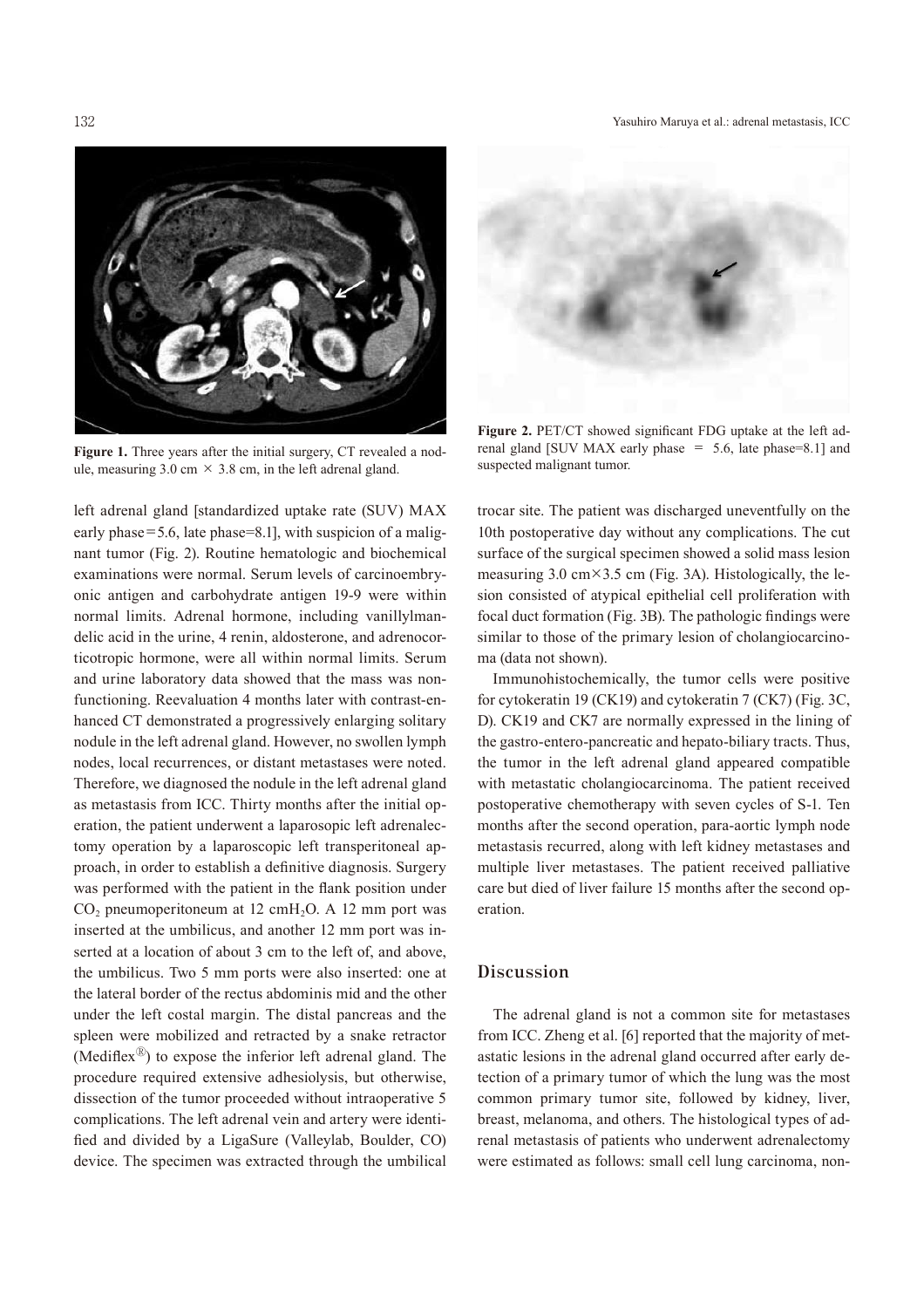Yasuhiro Maruya et al.: adrenal metastasis, ICC 133



**Figure 3A.** The cut surface of the surgical specimen showed a solid mass lesion measuring  $3.0 \text{ cm} \times 3.5 \text{ cm}$ . **Figure 3B.** Histologically, there were normal adrenocortical cells on the left upper side and atypical epithelial cell proliferation with focal duct formation (arrow) on the right lower side. The pathologic findings were similar to those of the primary lesion of cholangiocarcinoma (hematoxylin and eosin staining,  $14 \times 100$ .) Arrows indicate tumor cells. **Figure 3C, D.** Immunohistochemically, the tumor cells were positive for cytokeratin 19 (CK19) (C) and cytokeratin7 (CK7) (D). Adrenocortical cells were negative for CK19 (C) and CK7 (D). (x100) Arrows indicate tumor cells.

small cell lung carcinoma, kidney clear cell carcinoma, hepatocellular carcinoma, melanoma, breast cancer, and unknown carcinoma. The worldwide literature to date on adrenalectomy for metastasis from ICC is limited to case reports. To our knowledge, a few cases of synchronous adrenal metastasis from ICC have been described [7]. On the other hand, our case is the first report of adrenalectomy for heterochronous metastasis from ICC. Several reports have suggested that selected patients with isolated adrenal metastasis from non-small cell lung carcinoma can achieve longterm survival following adrenalectomy and definitive treatment of the primary tumor [8-10]. For non-small cell lung carcinoma patients, it was also found that patients with synchronous metastasis who underwent adrenalectomy had a shorter median overall survival than those with heterochronous metastasis for an isolated adrenal metastasis [10]. Cholangiocarcinomas have often metastasized to distant organs, and <sup>18</sup> F-FDG PET is valuable for discovering unsuspected distant metastases of cholangiocarcinoma [11-13]. There is no standardized SUV cutoff point for discriminating between benign disease and cholangiocarcinoma, but there

are several studies about the usefulness of PET/CT for cholangiocarcinoma. Ruys et al. [14] reported that, for hilar cholangiocarcinoma, patients with distant metastases had significantly higher SUVs for the primary tumor. Reinhardt et al. [15] reported that 3.6 is the ideal SUV cutoff point for discriminating between benign disease and cholangiocarcinoma. In our case, SUV MAX in the early phase was 5.6 and that in the late phase was 8.1, so this SUV point suggested that the left adrenal gland was a malignant tumor. Because surgical resection is the only curative treatment for ICC, <sup>18</sup>F-FDG PET may be useful for the appropriate management of metastasis from ICC [16, 17].

Surgical resection of the liver is the only curative treatment for ICC patients; its 5-year survival rate is around 30 %, with a median overall survival of 2-3 years [1-5]. There is little support from evidence-based evaluation for the efficacy of chemotherapy for ICC patients. However, recent advances facilitate the use of chemotherapy to achieve a response rate of around 30% and a median survival of more than one year for ICC patients. Key drugs currently available for the therapy are gemcitabine, fluoropyrimidines, and